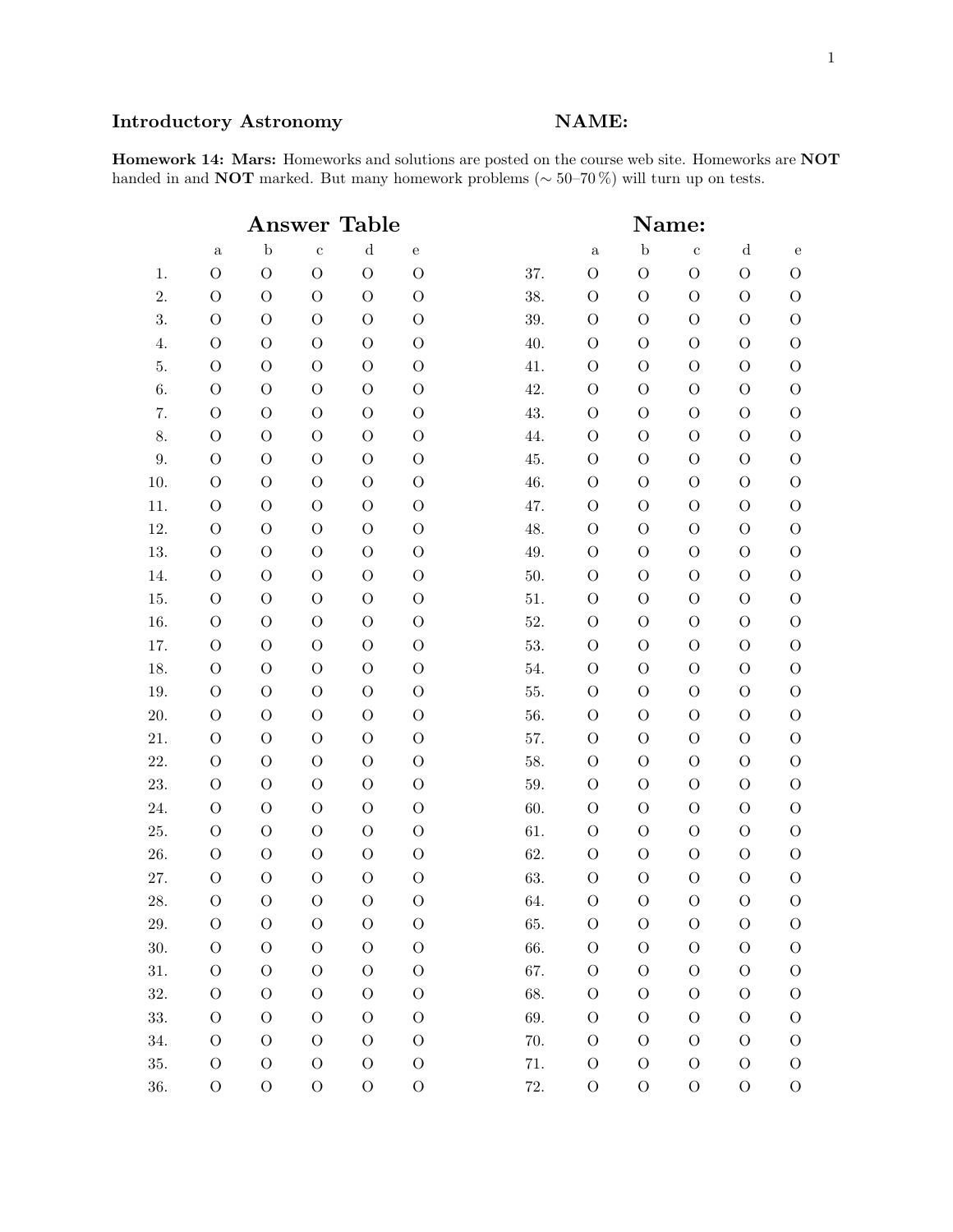1. Did you complete reading the Introductory Astronomy Lecture before the **SECOND DAY** on which the lecture was lectured on in class?

a) YYYessss! b) Jawohl! c) Da! d) Sí, sí. e) OMG no!

2. Going outward from the Sun, Mars is the:

a) 4th planet. b) 3rd planet. c) 10th planet. d) 1st planet. e) 3rd and 5th planet.

3. The planet Mars gets its name from:

a) a candy bar. b) Cinq-Mars, a close friend of Louis XIII. c) the Greek god of peace. d) the Roman god of war. e) Santa's chief elf.

4. Mars was discovered in:

a) 1610 by Galileo Galilei (1564–1642). b) 1655 by Christiaan Huygens (1629–1695). c) 1869 by Pietro Angelo Secchi (1818–1878). d) 1877 by Giovanni Schiaparelli (1835–1910). e) in prehistory by numerous persons no doubt.

- 5. The Martian canals:
	- a) were first widely introduced (but not first "discovered") by Giovanni Schiaparelli (1835–1910) in 1877 as explanations for features he saw on Mars. His Italian word canale (which does not necessarily imply artificial water channel in Italian) was misleadingly translated as canal in English. Percival Lowell (1855–1916) picked up the idea of canals and believed that they proved intelligent life on Mars. He mapped out the canals in detail using his Lowell Observatory in Flagstaff, Arizona. With the probable exception of Valles Marineris, all his canals were apparently illusions: one supposes artifacts of the eye trying to see shapes in unresolvable or barely resolvable markings.
	- b) were first widely introduced (but not first "discovered") by Giovanni Schiaparelli (1835–1910) in 1877 as explanations for features he saw on Mars. His Italian word canale (which does not necessarily imply artificial water channel in Italian) was misleadingly translated as canal in English. Percival Lowell in 1980 picked up the idea of canals and believed that they proved intelligent life on Mars. He mapped out the canals in detail using his Lowell Observatory in Flagstaff, Arizona. Despite the recent NASA probes to Mars showing no canals, Lowell still maintains the canals are really there. Supermarket tabloids thoroughly support him and ascribe NASA's contrary findings to government cover-up.
	- c) were first widely introduced (but not first "discovered") by H.G. Wells (1866–1946) in 1898 in his book The War of the Worlds. In that book they were the handiwork of intelligent Martian octopuses: evolution had made the Martians all brain and fingers. Wells's natural son Orson Welles (1915–1985) (who had Americanized his surname) based his Mars invasion Halloween radio show of 1938, The War of the Worlds, on his father's book. The radio show caused considerable panic (especially in New Jersey) among people who were perhaps predisposed by various 20th century events to believe in remorseless, faceless invaders. In any case, in his later years Welles revealed that the canals had always been a hoax.
	- d) are now dry, but once they carried water from the polar caps to Valles Marineris which was then a long narrow sea. Although the canals are almost certainly natural, the idea that extinct Martians built them to supply water to their cities (Martian versions of Las Vegas) is still held by some noted scientists such a Percival Lowell, Orson Welles, and Liberace.
	- e) include the Suez, Panama, and Welland Canals.
- 6. Mars has seasons principally because:

a) it is red. b) its axis is tilted by about  $25°$  to the pole perpendicular to Mars's orbital plane. c) its orbit is super-highly elliptical. d) of its volcanoes. e) of its impact craters.

- 7. The Mars's diameter in units of Earth's diameter is about:
	- a) 10. b) 5. c) 1. d)  $1/2$ . e)  $1/1000$ .
- 8. Briefly describe the seasonal color variations of one hemisphere of Mars' surface. (The basic color of Martian soil is reddish probably due to high iron oxide [rust] content).
	- a) In the spring, increasing warmth causes green PLANT LIFE to flourish and this plant life covers much of the red soil surface. Hence a hemisphere surface becomes greener in spring. In the fall, the plant life declines and the hemisphere surface becomes redder again.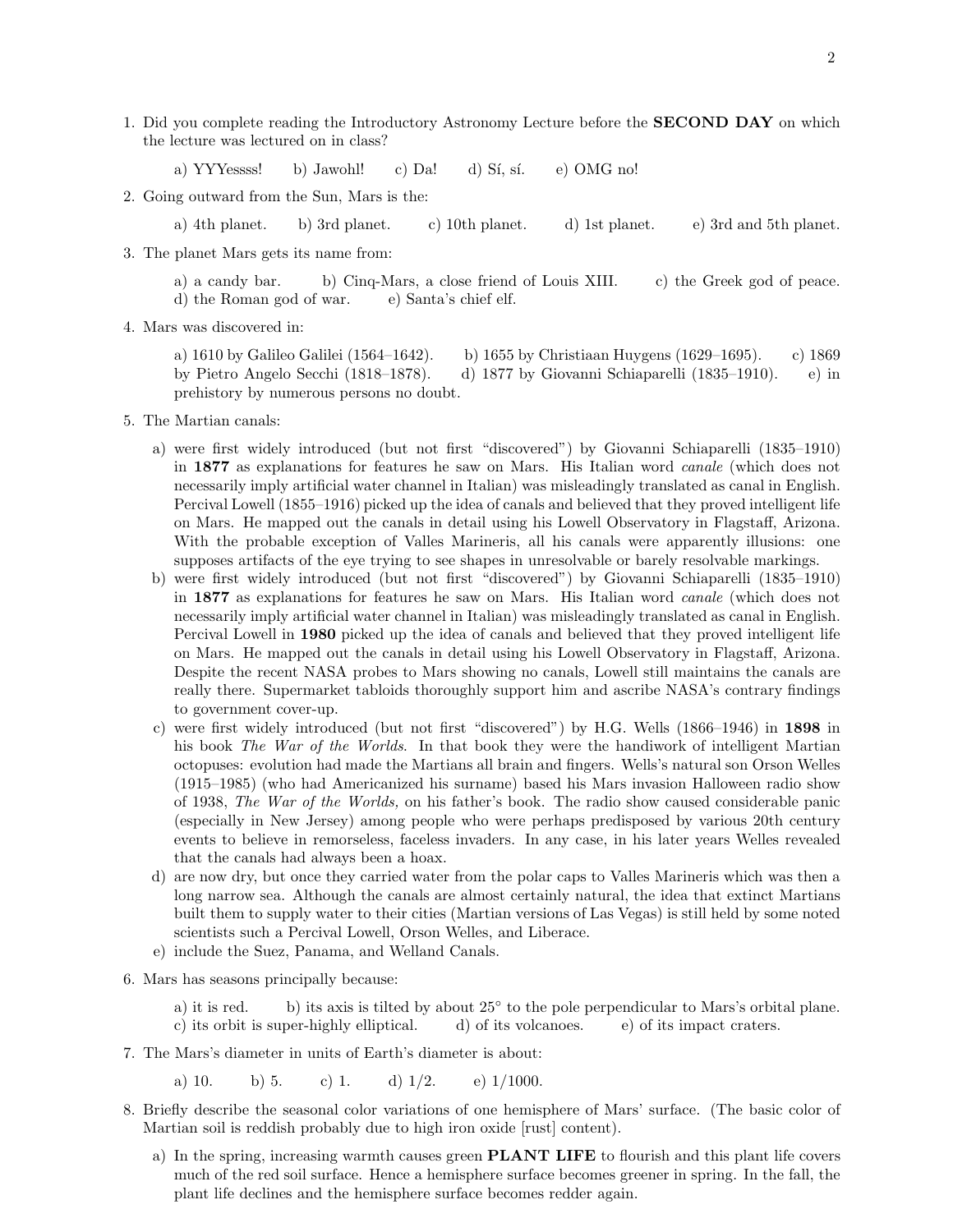- b) In the spring, increasing warmth causes **PLANT LIFE** to change from red to green, greening the appearance of the surface of a hemisphere. In the fall, the plant life turns red again, reddening the appearance of the surface.
- c) In the spring a hemisphere's white polar cap, which extends to the EQUATOR in winter, retreats leaving a red soil surface. In the fall, white polar cap grows back to the equator turning the hemisphere white again.
- d) Dust storms cover some of the Martian surface with GREEN DUST. In the spring, apparently the winds strip away some of the dust leaving a **REDDER** soil surface. Thus a hemisphere appears greener in the winter and redder in the summer.
- e) Dust storms tend to cover Martian surfaces with RED DUST. In the spring, apparently the winds strip away some of the dust. Some of the underlying surface is dark rather than red, and so the surface becomes darker in appearance when the dust is blown away. The darker surface appears greenish in comparison to the overall red of the Martian surface. Thus a hemisphere appears redder in the winter and greener in the summer.
- 9. On Mars:
	- a) Valles Marineris is an alluvial plain, Olympus Mons is a dry ocean, Syrtis Major is a large canal, and Hellas Planitia is a large impact basin.
	- b) Valles Marineris is a smile, Olympus Mons is a wart, Syrtis Major is a Star Trek character, and Hellas Planitia is a plantation.
	- c) Valles Marineris is a large canyon, Olympus Mons is a large volcano, Syrtis Major is a large dark region, and Hellas Planitia is a large impact basin.
	- d) Valles Marineris is a large volcano, Olympus Mons is a large canyon, Syrtis Major is a large impact basin, and Hellas Planitia is a large dark region.
	- e) Valles Marineris is a large impact basin, Olympus Mons is a large dark region, Syrtis Major is a large canyon, and Hellas Planitia is a large volcano.
- 10. Valles Marineris is a:
	- a) Hibernian bog.
	- b) small valley on Venus.
	- c) small valley on Mars that was probably formed by a huge river, now of course completely dry.
	- d) large valley on Mars that was probably formed by the Martian crust cracking and subsiding somehow.
	- e) large valley on Mars that was probably formed by a long drought early in Martian history.
- 11. The Martian polar ice caps are:
	- a) possibly permanent CARBON DIOXIDE ice covered in winter by a layer of WATER ice. In the spring, the water ice layer **MELTS** and the water quickly evaporates. The carbon dioxide ice remains through the summer. Remember, at a given pressure, carbon dioxide ice MELTS at a higher temperature than water ice. In the fall, water vapor condenses on the polar caps again.
	- b) possibly permanent WATER ice covered in winter by a layer of CARBON DIOXIDE ice. In the spring, some or all of the carbon dioxide (all at the northern cap it seems) SUBLIMES (i.e., passes directly to gas phase): the atmospheric pressure on Mars is too low to for a liquid carbon dioxide phase to exist. In the fall, carbon dioxide condenses on the polar caps again.
	- c) possibly permanent CARBON DIOXIDE ice covered in winter by a layer of WATER ice. In the spring, the water ice SUBLIMES (i.e., passes directly to gas phase): the atmospheric pressure on Mars is too low to for a liquid water phase to exist. Remember, at a given pressure, carbon dioxide ice **SUBLIMES** at a higher temperature than water ice. In the fall, water vapor condenses on the polar caps again.
	- d) made of whitish rock.
	- e) ordinary water snow. They melt totally in the spring and then are reconstituted by large snow storms in the late fall and winter.
- 12. Circa 2003, analysis of dendritic channels on Mars based on Mars Global Surveyor data led to the conclusion that in some cases at least these channels were very probably:

a) glacial melt ponds. b) glacial melt oceans. c) rain-fed run-off channels. d) rain-fed canals. e) snow-fed canals.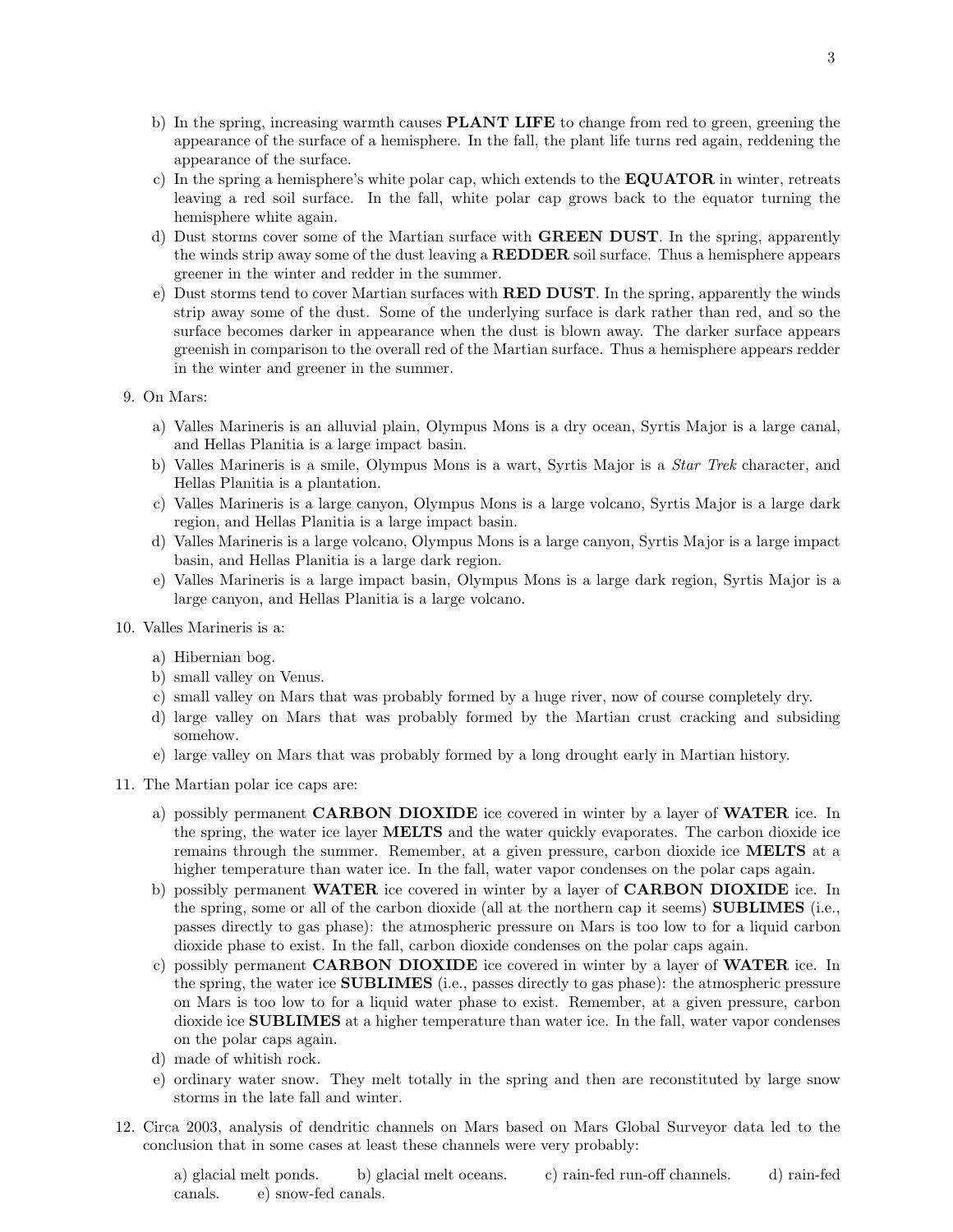13. "Let's play Jeopardy! For \$100, the answer is: The discovery in 2003 of this feature on Mars proves that at some time in the past there was continuous liquid water flow on Mars."

What is a , Alex?

a) glacier b) tidal shoal c) gully d) river delta or distributary fan (which is closely related to, but not the same thing as, a river delta) e) rotary fan (which was likely a river delta)

- 14. Why is it thought that there was once flowing liquid water on Mars?
	- a) The water ice at the POLAR CAPS suggests this.
	- b) The two kinds of dry channels found on Mars. The first kind are runoff-like channels which are meandering and dendritic (branchy), and are thought to have been rain-fed rivers. They are found in the old Martian highland and are perhaps older than 3.9 billion years. They are tens of meters in width and perhaps 10 to 20 km long. The second kind are the **MARTIAN CANALS** which also suggest that there was once intelligent life of on Mars.
	- c) The two kinds of dry channels found on Mars. The first kind are runoff-like channels which are meandering and dendritic (branchy), and are thought to have been rain-fed rivers. They are found in the old Martian highland and are perhaps older than 3.9 billion years. They are tens of meters in width and perhaps 10 to 20 km long. The second kind are the circular channels that are concentric around large impact craters. There are usually between 3 and 7 of these circular channels. It is hypothesized that they were constructed by the MARTIANS in order to make dart board patterns.
	- d) The two kinds of dry channels found on Mars. The first kind are runoff-like channels which are meandering and dendritic (branchy), and are thought to have been rain-fed rivers. They are found in the old Martian highland and are perhaps older than 3.9 billion years. They are tens of meters in width and perhaps 10 to 20 km long. The second kind are are called **OUTFLOW CHANNELS** OR ARROYOS. The largest are 10 km or more in width and hundreds of kilometers long. It is hypothesized that these outflow channels were produced **TECTONIC PLATES** grinding against each other. The liquid water in outflow channels was an inconsequential and inconspicuous later incident.
	- e) The three kinds of dry channels found on Mars. The first kind are runoff-like channels which are meandering and dendritic (branchy), and are thought to have been rain-fed rivers. They are found in the old Martian highland and are perhaps older than 3.9 billion years. They are tens of meters in width and perhaps 10 to 20 km long. The second kind are are called **OUTFLOW CHANNELS** OR ARROYOS. These are 10 km or more in width and hundreds of kilometers long. It is hypothesized that these outflow channels were produced by **SUDDEN, LARGE FLOODS**. The floods occurred when an impact or volcano suddenly melted a large amount of frozen water in the soil (i.e., permafrost). The **THIRD KIND** are river delta formations. These formations are considered absolute proof that there was continuous water flow on Mars at some time in its history.
- 15. "Let's play Jeopardy! For \$100, the answer is: NASA researchers in 1996 proposed that this object possibly contained fossilized Martian microbes."

What is  $\_\_\_\_\_\_\_\_\$  Alex?

a) Pathfinder b) Viking 1 c) Beagle 2 d) star Cary Grant 1904 e) meteorite Allan Hills 84001

- 16. Why is life as we know it not possible (without some extreme adaptions) on the surface of present-day Mars?
	- a) The surface of Mars is relatively UNPROTECTED from sterilizing UV radiation because of its thin atmosphere which in particular has no UV-absorbing ozone layer. But there is, however, PLENTY of liquid water (which is necessary for life) in the deep bottoms craters where the atmospheric pressure is high.
	- b) First, the surface of Mars is relatively **UNPROTECTED** from sterilizing UV radiation because of its thin atmosphere which in particular has no UV-absorbing ozone layer. Second, liquid water (which is necessary for life as we know it) CANNOT exist for long on the Martian surface due to the low atmospheric pressure.
	- c) First, the surface of Mars is relatively PROTECTED from sterilizing UV radiation because of its thin atmosphere which in particular has no UV-absorbing ozone layer. Second, liquid water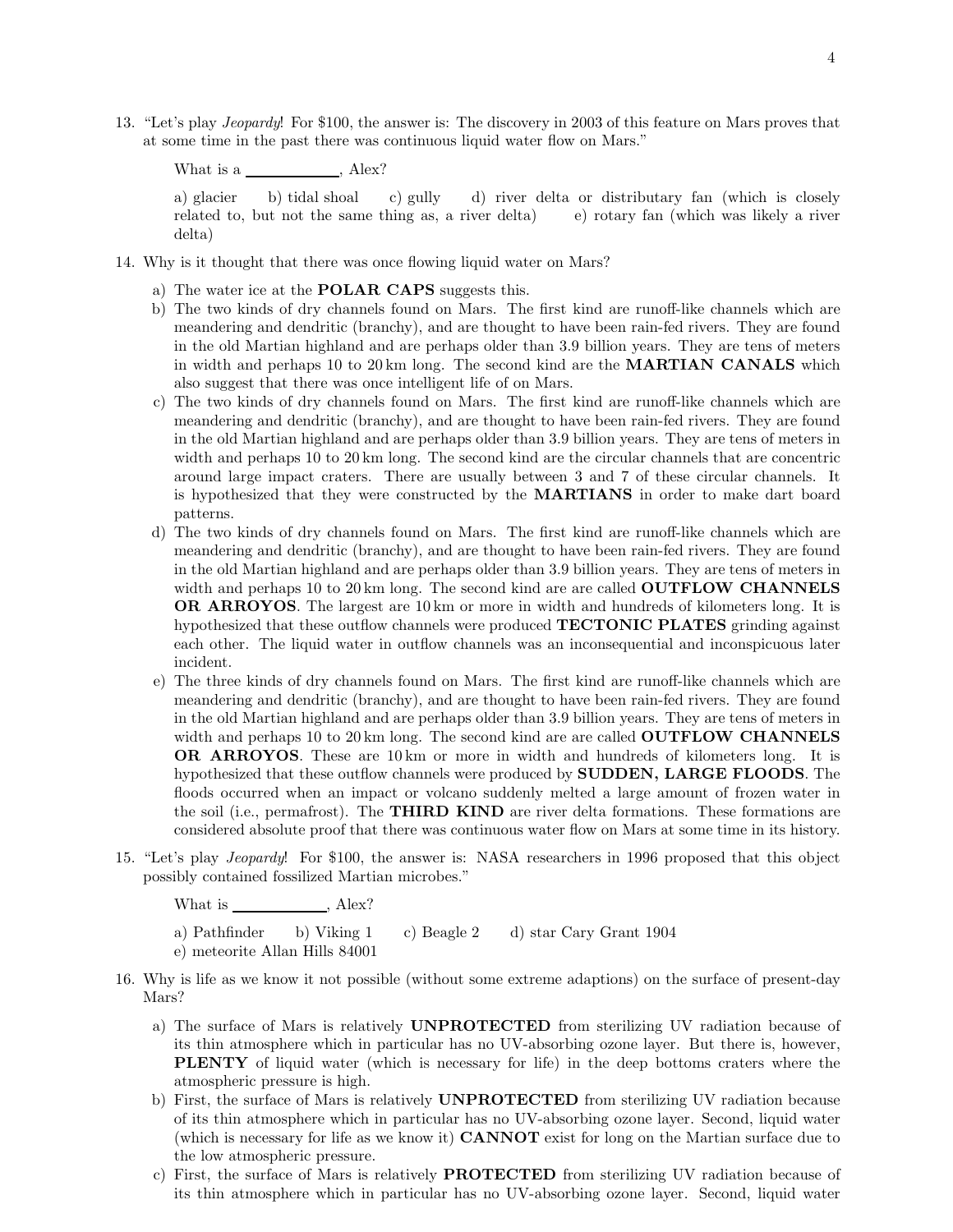(which is necessary for life as we know it) CANNOT exist on the Martian surface due to the low atmospheric pressure.

- d) First, the surface of Mars is relatively **PROTECTED** from sterilizing UV radiation because of its thin atmosphere which in particular has no UV-absorbing ozone layer. But there is, however, PLENTY of liquid water in the deep bottoms craters where the atmospheric pressure is high.
- e) We've never found any life, so there isn't any.
- 17. Life (as we know it) on Mars' surface appears impossible. It is speculated that subsurface life may exist. Why?
	- a) The Viking and Pathfinder probes detected abundant traces of ORGANIC MOLECULES when they drilled **SEVERAL HUNDREDS** of meters below the surface. Organic molecules are necessary for life, but are not sufficient evidence of it.
	- b) Below the surface the temperature is much  $\mathbf{LOWER}$  and conditions much  $\mathbf{DRYER}$ , and this would allow life to exist.
	- c) Below the surface there may be SUFFICIENT WARMTH from the Mars interior to sustain life. (Mars probably still has significant though it is insufficient for very obvious geological activity.) The heat and higher subsurface pressure could allow liquid water to exist (in rock pores), and liquid water is also needed for life. Additionally, below the surface, life would be protected from ultraviolet radiation. The LACK of any deep crustal life (i.e., life deeper than a few meters) on Earth, however, makes the idea of subsurface life on Mars very speculative.
	- d) Below the surface there may be SUFFICIENT WARMTH from the Mars interior to sustain life. (Mars probably still has significant though it is insufficient for very obvious geological activity.) The heat and higher subsurface pressure could allow liquid water to exist (in rock pores, etc.), and liquid water is also needed for life. Additionally, below the surface, life would be protected from ultraviolet radiation. The **PRESENCE** of deep crustal life (i.e., life to down to perhaps a few kilometers: i.e., a deep biosphere) on Earth lends credence to the idea of subsurface Martian life. In fact, some people now wonder if subsurface life may the commonest form of life in the Universe.
	- e) The exo-biology people will grasp at any straw.
- 18. Why are Mars's moons Phobos and Deimos so nonspherical?
	- a) Excessive cratering constantly stops the "spherizing" effect of gravity.
	- b) Volcanic effects continually distort their shapes.
	- c) Their mass is small, and thus their self-gravity is insufficient to force them to be spherical by overcoming the structural electromagnetic forces of their material and, perhaps, their centrifugal force due to their rotation.
	- d) Their mass is small, and thus their self-gravity is insufficient to force them to be spherical against the effect of the solar wind.
	- e) The tidal force of Mars has pulled them into football shapes.
- 19. Mars's moons Phobos and Deimos are small, nonspherical bodies with triaxial dimensions in kilometers of about  $27 \times 21.6 \times 18.8$  and  $15 \times 12.2 \times 11$ , respectively. Their mean distances from Mars center are 2.761 and 6.906 Mars radii (1.470 and 3.678 Earth radii). Their eccentricities are 0.015 and 0.0005. Their orbital periods and rotational periods are the same length: the periods for Phobos are 0.31891023 days and for Deimos are 1.2624407 days. They both orbit eastward. Because Phobos' orbital period is shorter than Mars' rotational period (1.02595675 days), Phobos rises west and sets east. Deimos rises east and sets west, but moves relatively slowly across the sky relative to a local sky coordinate system. The moons are probably captured asteroids. The exact sameness (on average) of moons's orbital and rotational periods shows that they are tidally locked to Mars. Why would this be expected?
	- a) Because of the strength of the solar wind.
	- b) They are close to Mars, and so Mars's tidal force is probably quite STRONG. Moreover, their small size meant that they probably had INCREDIBLY HUGE ROTATIONAL KINETIC ENERGY when they started orbiting Mars. The MORE the initial rotational kinetic energy, the easier it was to get rid of enough of it to have slowed them down to the tidally locked situation. Thus their probably huge initial rotational kinetic energy also helped tidal locking to occur.
	- c) They are close to Mars, and so Mars's tidal force is probably quite STRONG. Moreover, their small size meant that they probably had LOW ROTATIONAL KINETIC ENERGY when they started orbiting Mars, unless they were rotating incredibly quickly. The **LOWER** the initial rotational kinetic energy (provided it was greater than needed for tidally locking), the easier it was